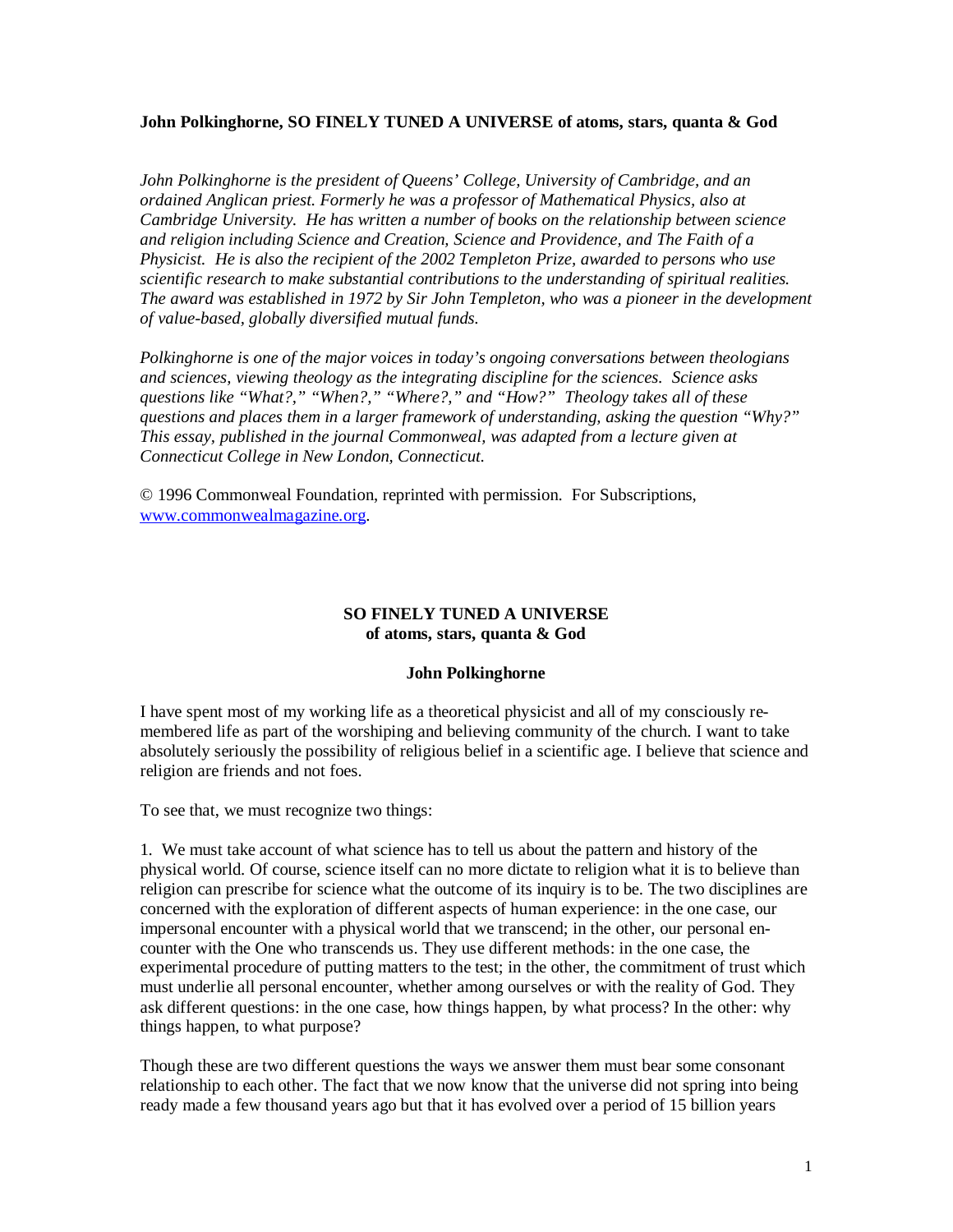from its fiery origin in the Big Bang, does not abolish Christian talk of the world as God's creation, but it certainly modifies certain aspects of that discourse.

2. We must understand that religious belief, just like scientific belief, is *motivated* understanding of the ways things are. Of course, a religious stance involves faith, just as a scientific investigation starts by commitment to the interrogation of the physical world from a chosen point of view. But faith is not a question of shutting one's eyes, gritting one's teeth, and believing the impossible. It involves a leap, but a leap into the light rather than the dark. It is open to the possibility of correction, as God's ways and will become more clearly known.

Scientists do not ask "Is that reasonable?" as if we knew beforehand what the world is going to be like. They know that when we move into regimes far away from everyday experience, all sorts of surprising things can happen. Common sense will not be the measure of all things. We are not clever enough to see very far ahead. Therefore, the scientific question is "What makes you think this might be the case?" That is a different question from "Is that reasonable?" and a question that is open to the possibility of enlarging our understanding of how things are.

Let me give an example of the surprises that the physical world has proved to have in store for us. If I were to say, "Bill is at home and he is either drunk or sober;" you would expect either to find Bill at home drunk or to find him at home sober. It seems trivial and obvious; the learned would say that you have used the distributive law of logic. Oddly enough, the corresponding argument applied to a quantum entity like an electron does not work. The elusive, unpicturable quantum world is found to obey a different kind of logic.

May the same not also be true of encounter with divine reality?

My Christian belief in this age of science has to be motivated belief, based on evidence that I can point to. The center of my faith lies in my encounter with the figure of Jesus Christ, as I meet him in the Gospels, in the witness of the church, and in the sacraments. That is the heart of my Christian faith and hope. Yet, at a subsidiary but supportive level, there are also hints of God's presence which arise from our scientific knowledge. The actual way we answer the question "How?" points on to the question "Why?" so that science by itself is found not to be sufficiently intellectually satisfying. I want to sketch out these encouragements to religion.

A characteristic of scientific thought is the drive for synthesis. We want to have as unified an understanding as we possibly can. That is the drive behind the present activity in particle physics, which is looking for a grand unified theory—a GUT, as scientists say in our acronymic way. So, it's the instinct of a scientist to seek as economic and as extensive an understanding of the world as possible.

I believe that the grandest unified theory that you could ever conceivably reach is a theological understanding of the world. Theology is the drive to find the most profound and comprehensive understanding of our encounter with reality. If we're going to look for such a total theory, there are basically two alternative strategies, for if we are looking for a total explanation we won't get it for nothing. Every explanation depends upon certain basic unexplained assumptions. *Ex nihilo nihil fit*, nothing comes from nothing. That's true intellectually. Any theory of the world proceeds from some set of basic assumptions. One way to look at the world is to take the brute fact of the physical world as your starting point. That's how somebody like David Hume would proceed. Start with the brute fact of matter as your unexplained basis. But another way to proceed is to start with the brute fact (if that's the word to use) of God. In other words, one can appeal to the will of an agent, the purpose of a Creator, as the basic unexplained starting point for understanding the world.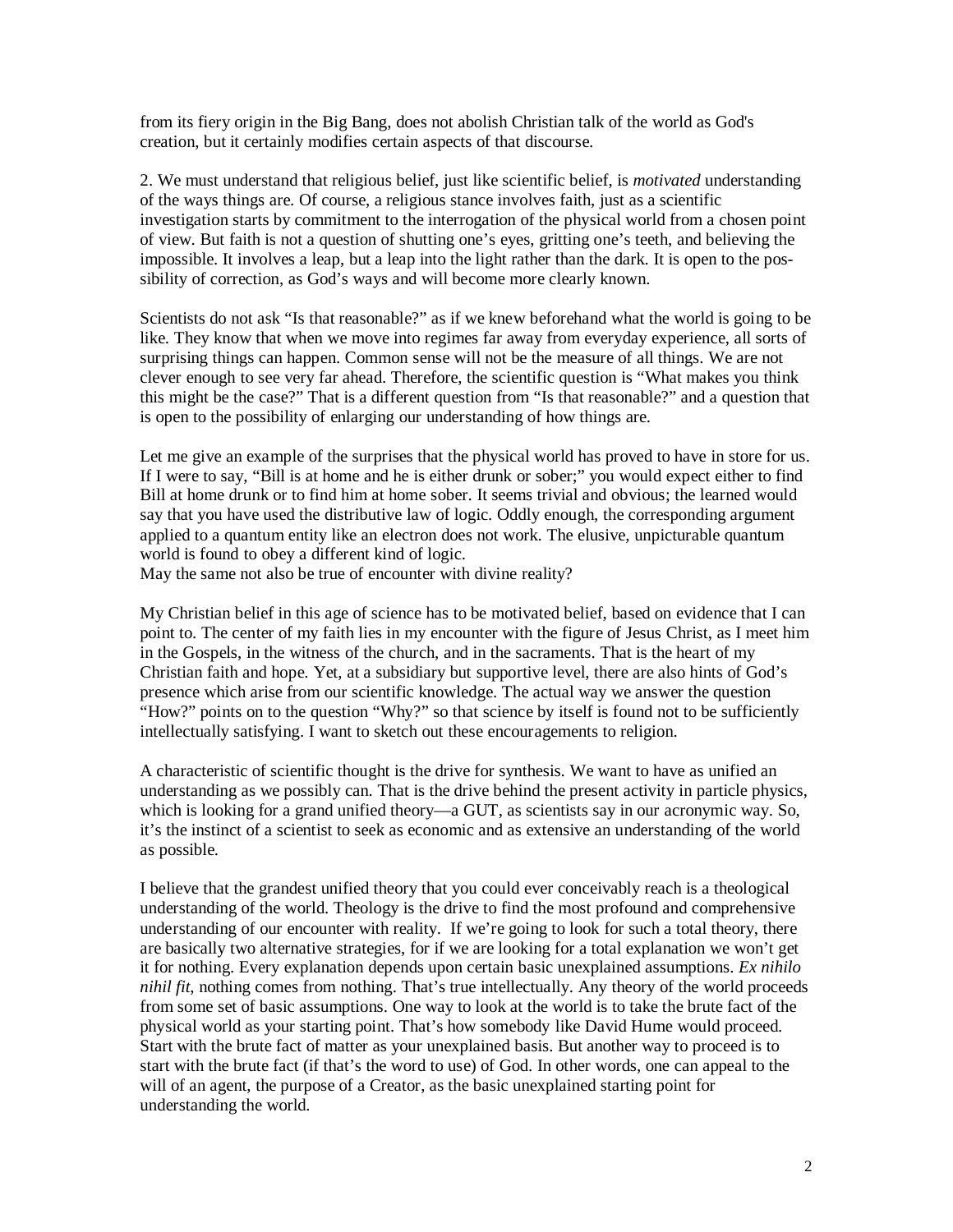The first approach is the strategy of atheism. The second approach is the strategy of theism. I want to defend the second strategy and to explain why I believe that, if we are driven by the desire to have as comprehensive and unified an understanding as possible, we shall find it in a scheme of things that has a place for belief in God.

If we were to start with the brute fact of the physical world, that world is described for us at least in part by the laws of science. But if we take the laws of nature as discerned by science seriously, and if we look at them carefully, we will find that they are not sufficiently intellectually satisfying in themselves. In fact, they seem to have a certain character which actually points beyond themselves. In other words, out of the scientific understanding of the world arise questions which seem to direct us beyond science itself to a deeper level of intelligibility. Here are two examples.

The first example is a fact about the physical world which is very familiar to us, a fact indeed that makes science possible. It is simply this: that we can understand the physical world, that it is intelligible to us in its rational transparency. Not only is that so, but it is mathematics which is the key to the understanding of the basic structure of the physical world. Moreover, we look for theories in physics which in their mathematical expression are economic and elegant. In other words, we seek theories which have about them an unmistakable character of mathematical beauty. It is our expectation that it is precisely theories characterized by mathematical beauty which will describe the structure of the world.

When we use mathematics as a key to unlock the secrets of the universe, something very peculiar is happening. Mathematics is the free exploration of the human mind. Our mathematical friends sit in their studies, and out of their heads they dream up the beautiful patterns of mathematics. Inexplicably, some of the most beautiful patterns thought up by the mathematicians are found actually to occur in the structure of the physical world. In other words, there is some deep-seated relationship between the reason within (the rationality of our minds—in this case mathematics) and the reason without (the rational order and structure of the physical world around us). The two fit together like a pair of gloves. That is a rather significant fact about the world, or so thought Einstein. Einstein once said, "The only incomprehensible thing about the universe is that it is comprehensible." Why, we should ask, are our minds so perfectly shaped to understand the deep patterns of the world around us?

You can always just shrug your shoulders and say, "Well, that's just the way it happens to be, and a bit of good luck for you chaps who are good at mathematics." But my instincts as a scientist, as someone who is searching for understanding, is not to be as intellectually lazy as that. A famous theoretical physicist, Eugene Wigner, once asked: "Why is mathematics so unreasonably effective in understanding the physical world?" One popular answer is that evolutionary biology explains it all. If our minds didn't fit the world around us, we just wouldn't have survived in the struggle for existence. That is obviously true, but it's only true up to a point. It's true about our experience of the everyday world of rocks and trees where we have to dodge the rocks and miss the trees. It's also true of our mathematical thinking of that world, which I suppose amounts to a little elementary arithmetic and a little elementary Euclidean geometry.

But the power of mathematics to illuminate and give understanding of the physical world is not just confined to the everyday world. For example, mathematics also describes the counterintuitive, unpicturable quantum world. That is a world that we can't visualize, but we can understand it using very abstract mathematics, ultimately the mathematics of spontaneously broken, gauge-field theories. The theoretical physicist Paul Dirac discovered something called quantum field theory which is fundamental to our understanding of the physical world. I can't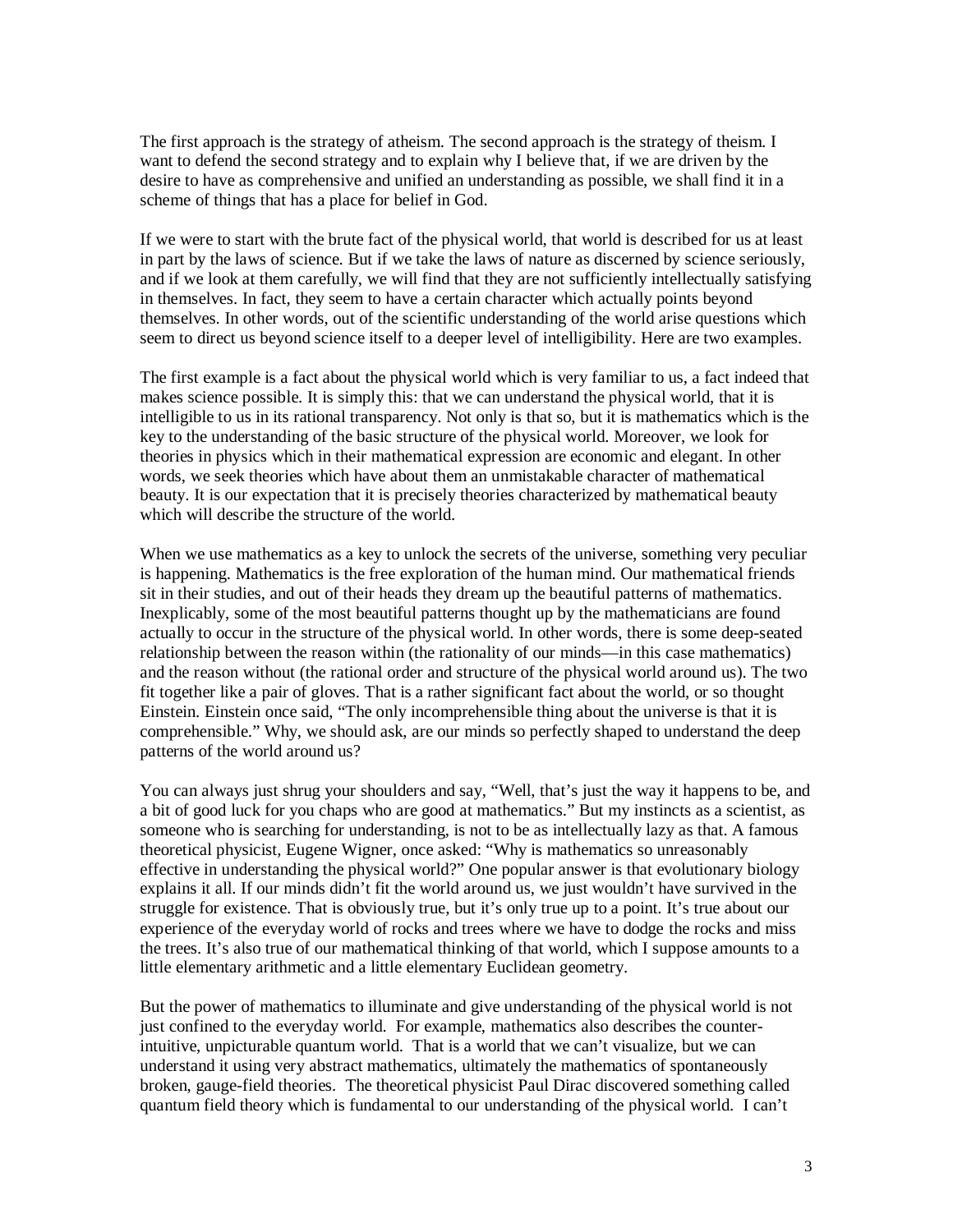believe Dirac's ability to discover that theory, or Einstein's ability to discover the general theory of relativity, is a sort of spin-off from our ancestors having to dodge saber-toothed tigers. Something much more profound, much more mysterious, is going on. Why do the reason within and the reason without fit together on a deep level? Religious belief provides an entirely rational and entirely satisfying explanation of that fact. It says that the reason within and the reason without have a common origin in that deeper rationality which is the reason of the Creator, whose will is the ground of both my mental and my physical experience. Theology has the power to answer a question, namely the intelligibility of the world, that arises from science but goes beyond science's ability to answer. Remember, science simply assumes the intelligibility of the world. Theology can take that striking fact and make it profoundly comprehensible.

When we look at the rational order and transparent beauty of the physical world, revealed through physical science, we see a world shot through with signs of mind. To a religious believer, it is the mind of the Creator that is being discerned in that way.

Let me give another example, a scientific discovery of a more specific character that's been made in the last thirty or forty years. We live in a universe that started about 15 billion years ago and it started extremely simple. One of the reasons why cosmologists can talk with great confidence about the very early universe is that the very early universe was so simple, just an expanding ball of energy. Yet, the world that started so simple has become very rich and complex through its evolving history, with human life being the most interesting consequences of that history. Human beings are the most complicated physical systems that we have encountered in our explorations of the world. The history of the universe has been astonishingly fruitful, and we understand many steps in that evolving, fruitful process. When we think about those steps and our understanding of them, we reach a very surprising conclusion.

Scientists play intellectual games, and they play those games with a serious intent. The sort of game they play is this: when we think of the universe we live in, it is characterized by certain types of scientific laws and certain types of basic forces that go with those laws. For example, we live in a universe which has gravity in it; not just any old gravity, but gravity of a particular type and a particular strength. There is an intrinsic strength to the force of gravity built into the fabric of our universe, into the specification of what sort of world we live in. In fact, gravity is a very weak force. That might surprise you if you have ever walked out of a second story window, but the force of gravity is intrinsically very weak. We can play intellectual games and say, "I wonder what the universe would be like, and what its history would have been like, if gravity had been a bit different—if it had been much stronger, or even a little bit weaker than it is." And we can play similar games with all the other fundamental forces of nature. We can take electromagnetism, the force that holds matter together. We can sit on our chairs because electromagnetism holds them together, and it holds us together as well! We can again say, "What would the universe be like if electromagnetism were weaker, or if it were stronger?" We can play these intellectual games and, when we do that, a very surprising conclusion follows: Unless the fundamental physical laws were more or less precisely what they actually are, the universe would have had a very boring and sterile history. In other words, it's only a very special universe, a finely tuned universe, a universe in a trillion, you might say, which is capable of having had the amazingly fruitful history that has turned a ball of energy into a world containing human life. This insight is called the anthropic principle: a world capable of producing *anthropoi* (complicated "consequences" comparable to men and women) is a very special finely tuned universe. That's a very surprising discovery!

Let me illustrate why. If you are to have a fruitful universe, one of the things you've got to have in it are stars. And, you've got to have stars of the right sort. The stars have two jobs that are absolutely indispensable to the fruitful history of the universe. One is, they have to act as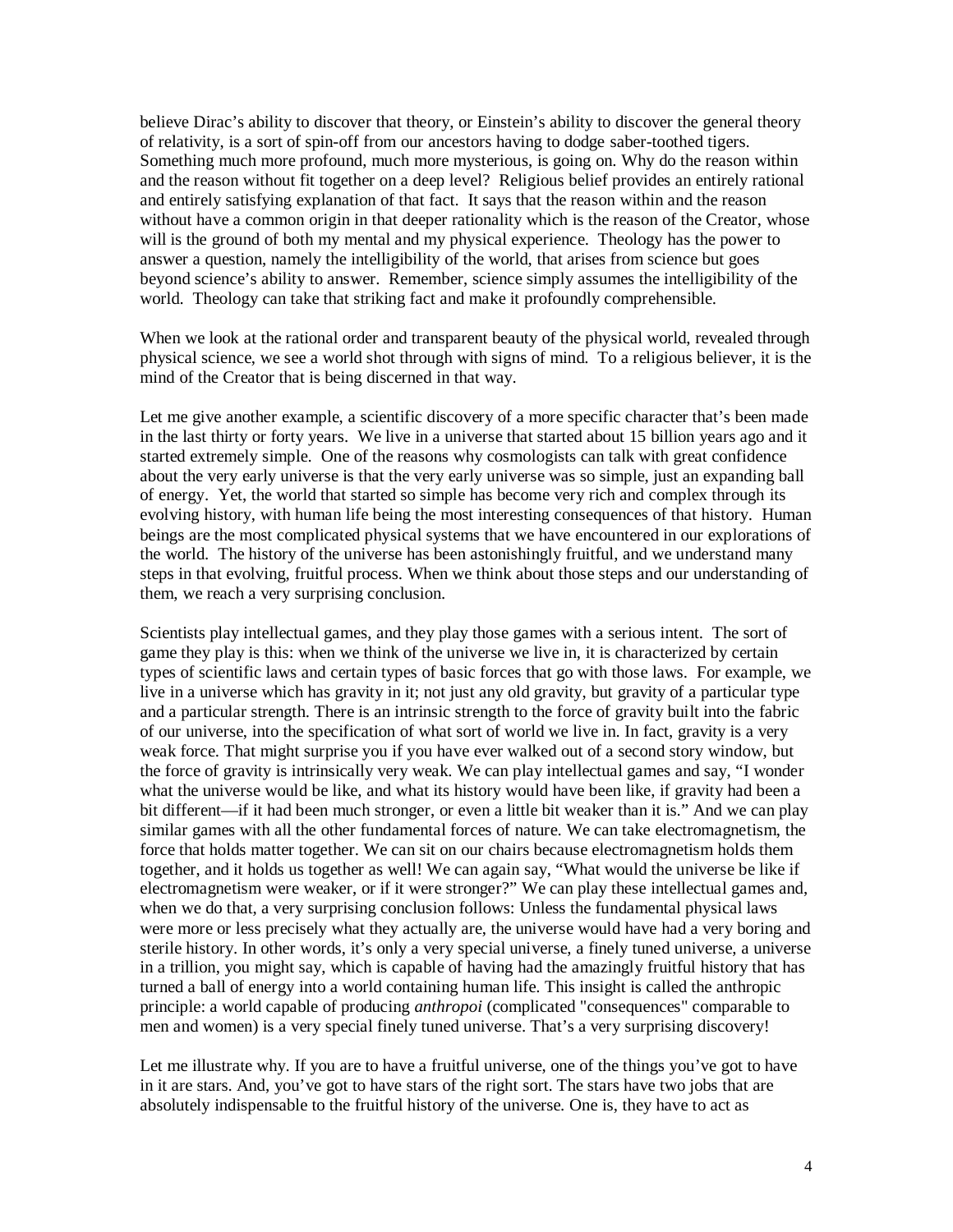long-term, steady energy sources. Essentially all energy here on earth comes from the sun, either directly or indirectly through fossil fuels. The sun has been burning steadily for about 5 billion years and it will continue to burn steadily for about another 5 billion years more. Long-term energy sources are indispensable because it takes billions of years for life to develop, and you must have what physicists call main sequence stars which are steadily-burning, long-lived stars.

We understand what makes stars burn in that sort of way. Basically it's the balance between the force of gravity and the electromagnetic forces. If you were to alter either of those forces, you would put the stars out of kilter. You'd have stars that either burned up very rapidly, that lived just for millions of years rather than billions of years, or you'd have stars that were very turbulent and unstable and flared up and died down, and that would be disastrous. No life could develop in a universe of that character. It is difficult to design a fruitful universe. You've got to get the right balance between gravity and electromagnetism to make the stars act as acceptable energy sources for life.

But that's only part of the story, because the stars have another tremendously important thing to do. The nuclear furnaces that burn inside the stars are the source of the chemical elements which are the raw materials of life. The early universe was very simple, and because the early universe was very simple it produced only very simple consequences. In fact, the very early universe made only the two simplest chemical elements, hydrogen and helium. And they are just not rich enough in their chemistry to make life possible. For life you need a much more complicated chemistry than hydrogen and helium by themselves could sustain. In particular, you need the chemistry of carbon, which has the ability to make those immensely complicated macro-molecules which are the basis of the possibility of life.

Every atom of carbon inside your body was once inside a star. We're all made from the ashes of dead stars. The only place you can make those heavier elements is inside the right sort of stars, and it's pretty difficult to make the stars do that. First, you've got to make carbon by making three helium nuclei stick together. That's actually quite hard to do and it depends upon very delicate aspects of the nuclear forces. Now, suppose you've figured out how to do that. You can't sit back and feel satisfied, because carbon is not enough. You've got to make lots more elements. You've got to make oxygen for example. That means making another helium nucleus stick to the carbon you already made and turn the carbon into oxygen. But, wait a minute. You've got to do that, but you must not over do it. You mustn't turn all the carbon into oxygen; otherwise you've lost the carbon. So, you've got to get all these balances right, and so on, and so on, up to iron. If you can just tune the nuclear forces right, you can make all the elements up to iron inside the stars, but iron is the most stable of all the nuclear species, and you can't get beyond iron inside the stars. You've still got two problems left that you've got to solve. One is you'll need to make some of the heavier elements beyond iron, and you also have to make accessible for life the elements you've already made. It's no good making carbon, oxygen, and all that, and leaving them locked up, useless, inside the cooling core of a dying star. You'll have made the elements, but they won't be of any use to bring about life. You've got to make sure that your stars are such that when they come to the end of their natural life, which is about 10 billion years, some of them will explode as supernovae and so will scatter out into the environment those chemical elements that they've made. If you're made from stardust, there's got to be some dust from stars around for you to be made of. You've got to have stellar explosions. And, if you're very clever, you can arrange in the explosion that the neutrinos, as they blow off the outer layer of the star, then make those heavier elements like zinc and so on that you couldn't make inside the star itself.

I hope I've given some idea of how making elements is a very complicated process, which depends for its fruitfulness on a very delicate, fine-tuned balance between the nuclear forces that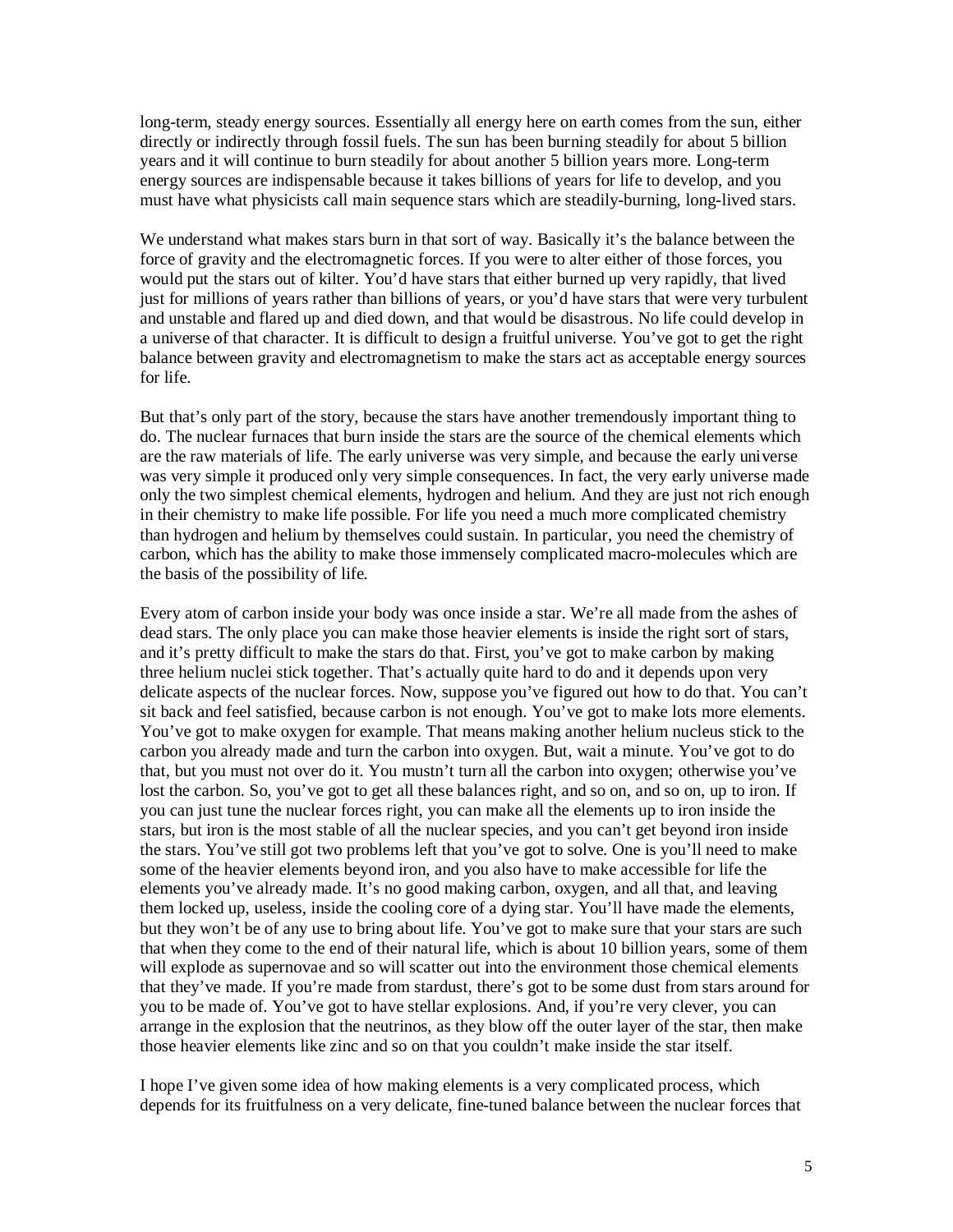control these processes. If those nuclear forces were in any way slightly different from the way they actually are, the stars would be incapable of making the elements of which you and I are composed.

What are we to make of all this? What do we make of the fact that the world we live in is fruitful only because its basic scientific constitution is of a very special, very finely tuned character?

Once again, you can shrug your shoulders and say, "Well, that's just the way it happens to be. We're here because we're here and that's it." That doesn't seem to me to be a very rational approach to this issue. John Leslie, a philosopher at Guelf University in Canada, writes about these questions. He has written the best book about the anthropic principle, called *Universes.*  He's a beguiling philosopher because he does his philosophy by telling stories, which is a very accessible way for those of us who are not professionally trained in philosophy to get the hang of it. He tells the following story. You are about to be executed. Your eyes are bandaged and you are tied to the stake. Twelve highly-trained sharpshooters have their rifles leveled at your heart. They pull the trigger, the shots ring out—you've survived! What do you do? Do you shrug your shoulders and say, "Well, that's the way it is. No need to seek an explanation of this. That's just the way it is." Leslie rightly says that's surely not a rational response to what's going on. He suggests that there are only two rational explanations of that amazing incident. One is that many, many, many executions are taking place today and just by luck you happen to be the one in which they all miss. That's a rational explanation. The other explanation is, of course, that the sharpshooters are on your side and they missed by choice. In other words there was a purpose at work of which you were unaware.

That parable translates well into thinking about a finely tuned and fruitful universe. One possibility is that maybe there are lots and lots of different universes, all with different given physical laws and circumstances. If there are lots and lots of them (and there would really have to be rather a lot) then just by chance, in one of them, the laws and circumstances will be such as to permit the development of carbon-based life. But, of course, that's the one in which we live, because we couldn't appear anywhere else. It's a possible explanation and in fact it's called the "many-universes" interpretation. The other possibility is that there is more going on than has met the eye and the sharpshooters are on

our side. That translates into the idea that this is not just any old universe. Rather it is a universe which is a creation which has been endowed by its creator with just those finely tuned given laws and circumstances that will make its history fruitful. Our world and our lives are the fulfillment of a purpose.

Leslie says in relation to the anthropic principle that there is an even-handed choice between the many universes and the anthropic theories. By itself, I think that is correct. Let me emphasize that both are metaphysical explanations. We have no adequate, scientific motivation for thinking of any other universe but the universe of our direct experience. So the speculation that there are many, many, other universes is a metaphysical speculation. I'm not against metaphysics. In fact, you can't live without it. But the many-universes interpretation is a metaphysical speculation just as positing the existence of a creator is a metaphysical speculation. Of course, if you think there are other reasons, as indeed I do, for believing that there is a God whose will and purpose lie behind the universe, then that second explanation, that the world is fruitful because it is a creation, becomes the more economic and persuasive explanation.

In both the intelligibility of the world and the finely tuned fruitfulness of the world, we see insights arising from science, but calling for some explanation and understanding which, by its very nature, will go beyond what science itself can provide. I think that suggests the insufficiency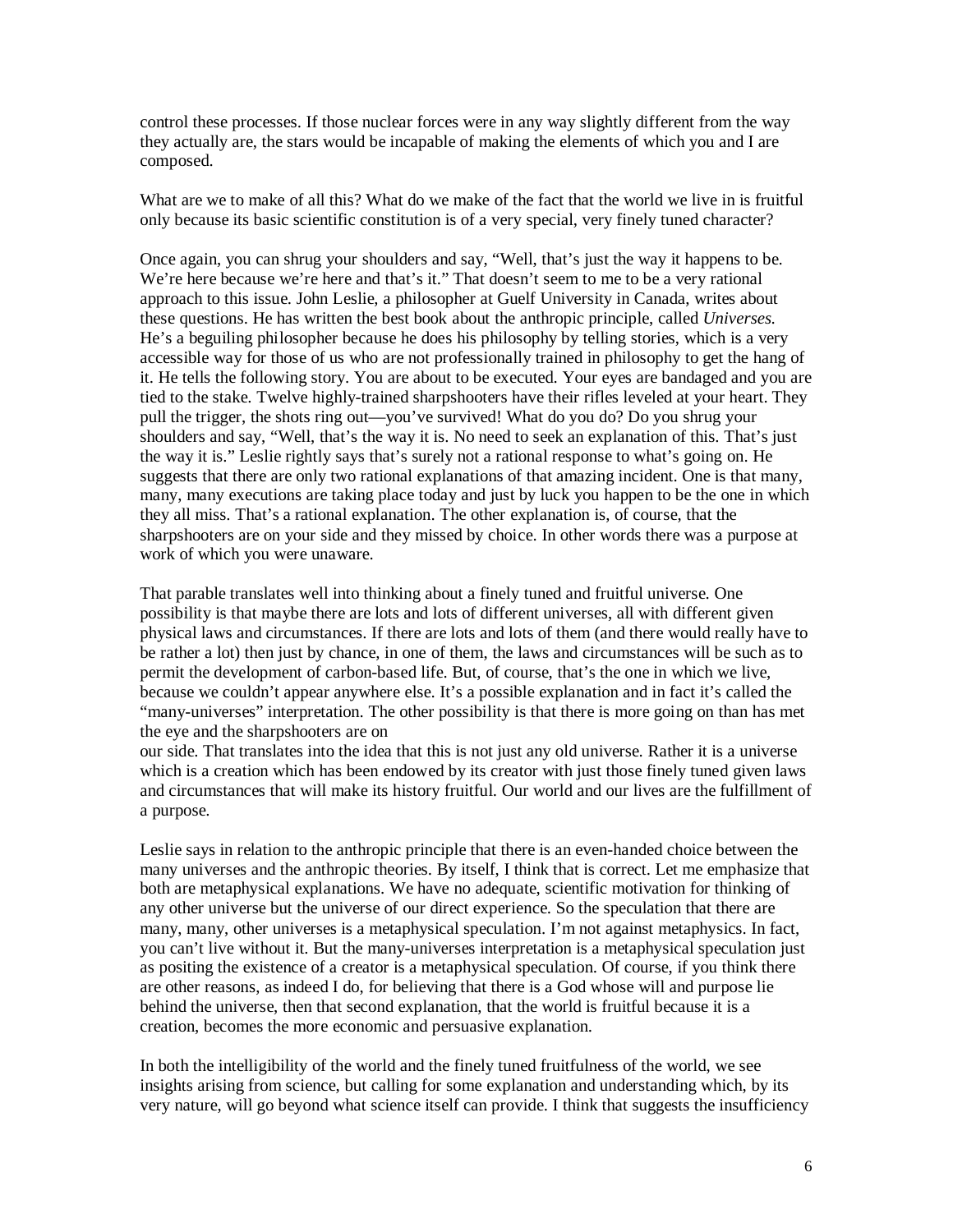of a merely scientific view of the world. In fact, I think we're living in an age where there is a great revival of natural theology taking place. That revival of natural theology is taking place, not on the whole among the theologians, who have rather lost their nerve in that area, but among the scientists. And not just among pious scientists like myself, but among scientists who have no particular time for, or understanding of, conventional religion. Nevertheless, many agnostic scientists feel that the rational beauty and the finely tuned fruitfulness of the world suggest that there is some intelligence or purpose behind the universe.

That revived natural theology is also revised in the sense that it is more modest in its ambitions. Unlike either the natural theology of the late Middle Ages or the eighteenth century, it doesn't claim to talk about proofs of God. We're in an area of discourse where knock-down argument or proof is not available. Rather, we're looking for insights which are intellectually satisfying.

Theology offers science a deeper, more comprehensive understanding than would be obtained from itself alone. But there is traffic across the border in both directions. The gift that science gives to theology is rather different—for it is to tell theology what the physical world is actually like in its structure and in its history. That raises issues to which theology has to address itself.

The classic interaction between science and theology concerns the question of origins. How did things begin? Actually I don't think that's a very important subject. People wrongly think that the theological doctrine of Creation is concerned with how things began. Who lit the blue touch paper of the big bang? The biblical doctrine of Creation isn't about that. It's not concerned with temporal origin, but with ontological origin. It answers the question, why do things exist at all? God is as much the Creator today as he was 15 billion years ago. Thus, though big-bang cosmology is very interesting scientifically, theologically it is insignificant. In *A Brief History of Time,* my friend and former colleague, Steve Hawking, says that if you think about quantum cosmology and how quantum mechanics fuzzed out the very early universe, then, though the universe has a finite age, it has no dateable beginning. Now that's a very interesting scientific speculation, but there's no particular theological mileage in it. Hawking says, "If there is no beginning, what place then for a Creator?" It is theologically naive to answer other than by, "Every place, as the Sustainer of the universe in Being." God is not a God of the edges, with a vested interest in beginnings. God is the God of all times and all places.

It is in sustaining the fruitful process of the world that God is at work as the Creator. Two insights about the process of the world come to us from science. The first is the very fertile process which turned a ball of energy into a world containing you and me. The second question is: Given we've got a universe with fine-tuning (given we've got the right ground rules), how does it actually come about that the world makes itself? How does it realize its in-built fruitfulness, its in-built potentiality? We understand many bits of that process quite well. All those bits we do understand seem to realize that fruitfulness through an interplay between two opposing tendencies which we could describe as "chance" and "necessity." Those are slippery words. By "chance," I mean simply happenstance—just the way things happen to be. When the universe was about a billion years old, there just happened to be a little bit more matter here than there. That was chance happenstance—getting things going. That happenstance produced something lasting through the operation of "necessity," or lawful regularity. Because there was a little bit more matter here than there that matter exerted a little bit stronger gravitational pull, and draws more matter to itself in a sort of snowballing process. That's how scientists picture the universe: it started so uniform and began to get a bit grainy and lumpy. You've got to have the stars and you've got to have the galaxies that contain the stars. A fruitful universe has to become lumpy at some stage. That begins through chance, happenstance, and develops through necessity, snowballing through the attractive force of gravity. And, it seems that the interplay between those two tendencies, chance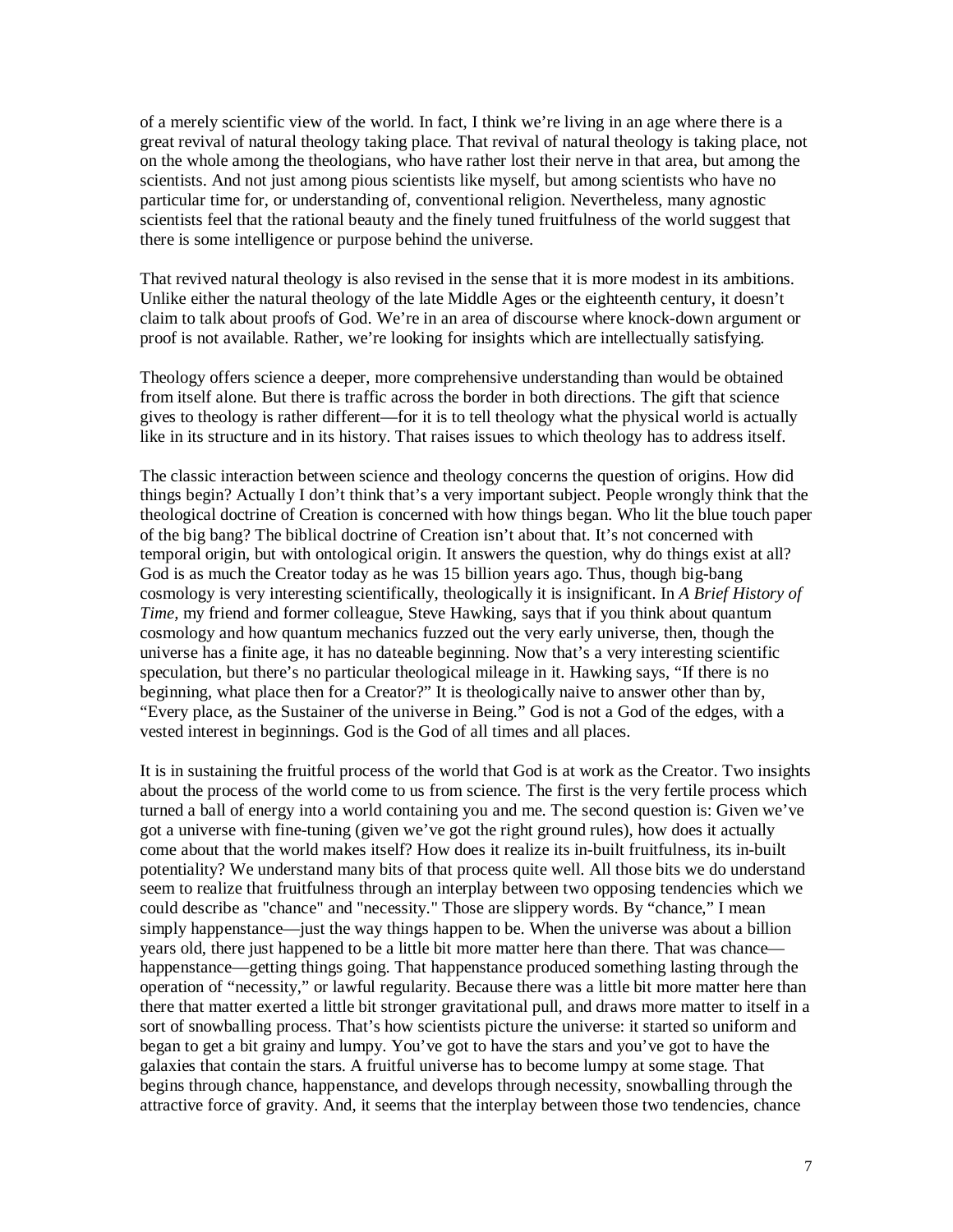as the origin of novelty, and necessity as the sifter and preserver of the novelty thus produced, is the prime way in which the fruitfulness of the universe is realized.

A more familiar example of this process is provided by biological evolution. Mutations occur through happenstance. That produces some new possibility for life, which is then sifted and preserved in the lawfully regular environment which is necessary for the operation of natural selection. In every stage of the fruitful history of the universe there is a interplay between chance and necessity. What do we make of that?

Jacques Monod, a great French biochemist, wrote a famous book in the early 1970s called *Chance and Necessity.* Monod argued that "Pure chance, absolutely free, but blind lies at the basis of this stupendous edifice of evolution." Of course the point where Monod puts in the knife is the word "blind." For Monod, the role of chance, of happenstance, in the evolving history of the universe subverts the religious claim that

there is a purpose at work in the world. For Monod, the role of chance means that ultimately the universe is a tale told by an idiot.

Monod's is a serious challenge. Nonetheless, we can take the same scientific picture of the interplay between happenstance and regularity, but offer an alternative interpretation, a more evenhanded interpretation, which lays as much emphasis on the necessary half as upon the chance half of the process. I respectfully suggest that when God came to create the world he was faced with a dilemma. The Christian God is a God of love and the gift of love is always the gift of independence, the genuine otherness of the beloved. Parents know that. There comes a time when Johnny has to be allowed to ride his bicycle into dangerous traffic on his own. The gift of love is a gift of a true independence. A God who is loving will endow his creation with its own due freedom, its own due independence. But independence by itself can easily degenerate into license and chaos. However, God is not only loving, he is faithful. And the God who is faithful will surely endow his creation also with the gift of reliability. Yet reliability by itself can easily rigidify into a merely mechanical world. I believe that the Christian God, who is both loving and faithful, has given to his creation the twin gifts of independence and reliability, which find their reflection in the fruitful process of the universe through the interplay between happenstance and regularity, between chance and necessity.

Moreover, many people have an outdated picture of the physical world. The great triumphs of the science in the eighteenth century, and the further discoveries of the nineteenth century, encouraged a mechanical, rather deterministic view of the physical world. We've always known that can't be right because we've always known that human beings have the experience of choice and responsibility. Twentieth-century science has seen the death of a merely mechanical view of the world. In part, that is due to the cloudy fitfulness of quantum theory. But more important still, it is also due to another unexpected insight of science gained in the last thirty-four years.

Even the physics of the everyday world, even the physics of Newton, is not as mechanical as Sir Isaac and his followers thought it to be. That's a very surprising discovery. Those of us who learned classical physics, learned that subject by thinking about certain tame, predictable systems, like a steadily ticking pendulum. That's a very simple robust system. If you take a pendulum and slightly disturb it, or you are slightly ignorant about how it is moving, the slight disturbance only produces slight consequences, the slight ignorance produces only slight errors in your estimation of how it will behave. We thought the everyday physical world was all like that. It was tame, it was predictable, it was controllable. Now, we've discovered that, in fact, almost all the everyday physical world is not like that at all.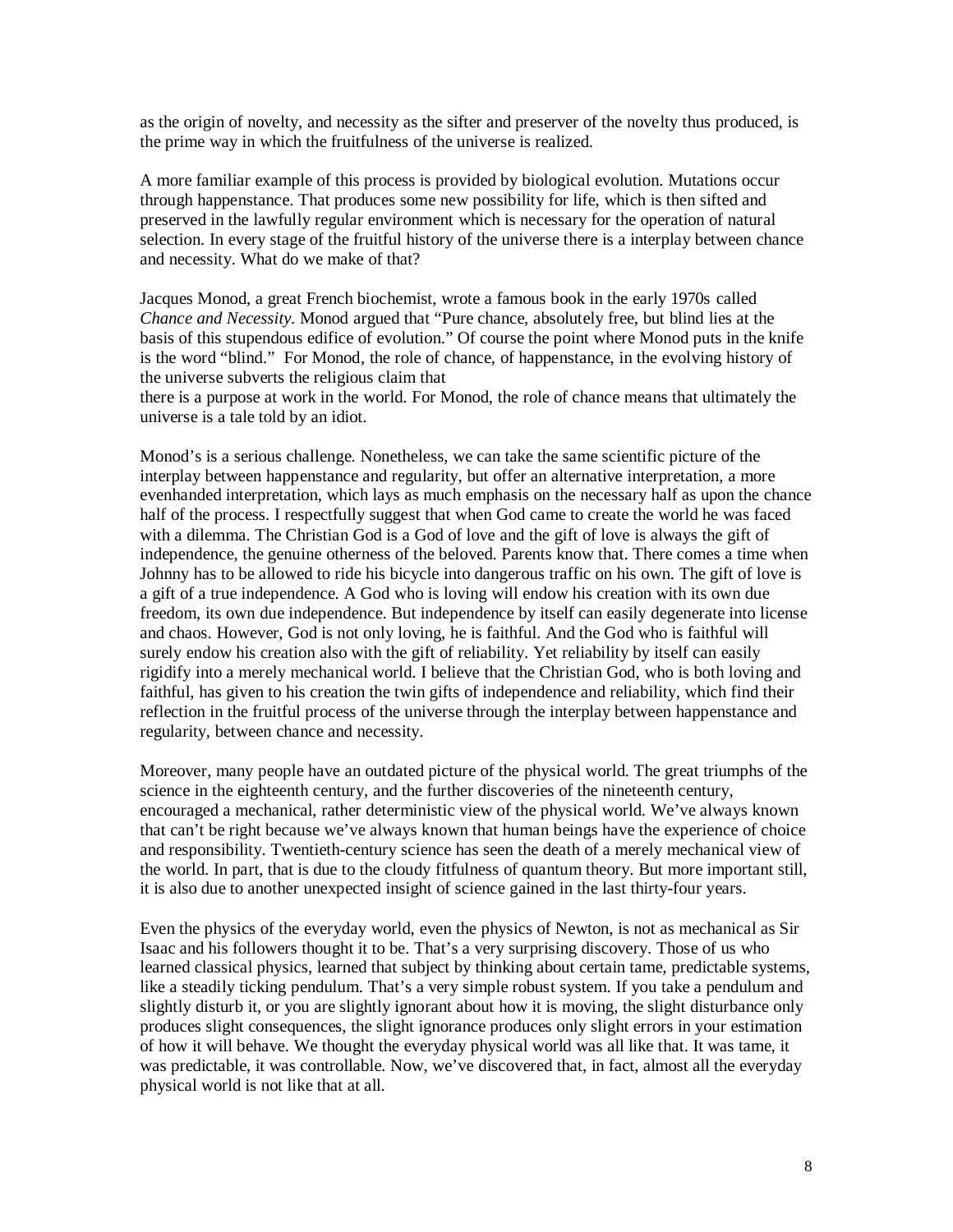Almost all of the everyday physical world is so exquisitely sensitive that the smallest disturbance produces quite uncontrollable and unpredictable consequences. This is the insight that is rather ineptly named chaotic dynamics. The discovery was first made in relation to attempts to make models of the earth's weather systems. In the trade it is sometimes called the butterfly effect: that the great weather systems of the earth are so sensitive to individual circumstance that a butterfly stirring the air with its wings in Beijing today will have consequences for the storm systems over New England in a month's time! Now, the world—that exquisitely sensitive world—is an intrinsically unpredictable world. We can't know about all those butterflies in Beijing. We've learned that the physical world, whatever it is, it isn't mechanical, even at the everyday level. It is something more subtle and more supple. Modern science already presents us with a picture of the physical world that is unpredictable in detail and open to the future. That is a gain for science. Science begins to describe a world which is sufficiently flexible in its development, a world of true becoming, of which we can consider ourselves as inhabitants. The future is genuinely new, not just rearrangement of what was there in the past. In such a world of true becoming, with its open future, we can begin to understand our own powers of agency, our own powers to act and bring things about. Such a physical world is capable also of being open to God's providential interaction and his agency. Our whole picture of the physical world is much more hospitable to the presence of both humanity and divine providence than would have seemed conceivable a hundred years ago.

I'd like to conclude with a quotation which in many ways summarizes what I'm trying to do as a physicist and as a priest. I want to hold these two parts of me together, and to enjoy their friendly relationship. I believe I can do so, not without puzzles, of course, but I hope without dishonesty and without compartmentalism. I've tried to show how science and theology interact positively, how their mutual relationship is one of friendship in the search for truth and not warfare with each other. Bernard Lonergan once said, "God is the all-sufficient explanation, the eternal rapture glimpsed in every Archimedean cry of Eureka." I like that very much. The search for understanding, which is so natural to a scientist, is, in the end, the search for God. That is why science and religion must be friends.

## Questions for Reading

- 1. What does Polkinghorne say about his understanding of the relationship between science and religion? How do science and religion compare in terms of the methods they use and the questions they ask?
- 2. What does Polkinghorne mean when he says that both religious belief and scientific belief are *motivated* understandings of the way things are?
- 3. What is a GUT? How does Polkinghorne relate the GUT to theology?
- 4. What does Polkinghorne suggest are two possible starting points for a theory of the world? On what basis does he reject one and favor the other?
- 5. Polkinghorne uses the example of mathematical understandings of the structure of the world to show that mathematics does allow a place for belief in God. Explain.
- 6. In this essay, Polkinghorne provides a lengthy scientific explanation of how this universe became a *fruitful* universe. What does he want us to conclude about the process?